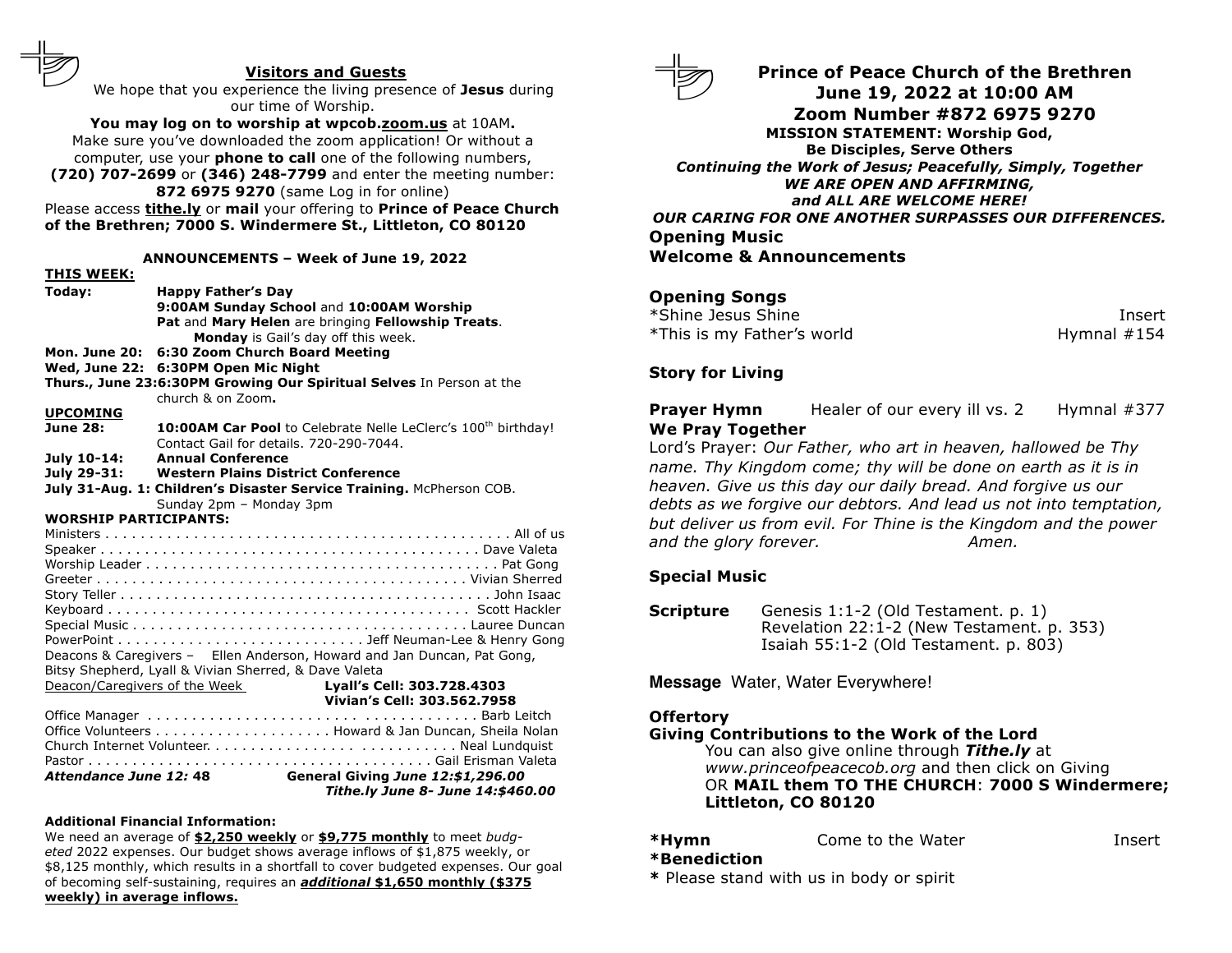

## **Shine Jesus Shine Insert**

Lord, the light of your love is shining In the midst of the darkness, shining Jesus, Light of the world, shine upon us Set us free by the truth you now bring us Sine on me, shine on me.

(Chorus) Shine, Jesus, shine Fill this land with the Father's glory Blaze, Spirit, blaze. Set our hearts on fire Flow, river, flow Flood the nations with grace and mercy Send forth your word Lord, and let there be light.

Lord, I come to your awesome presence From the shadows into your radiance. By the blood I may enter your brightness. Search me, try me, consume all my darkness. Shine on me, shine on me. **(To Chorus)**

As we gaze on your kingly brightness So our faces display your likeness. Ever changing from glory to glory. Mirrored here may our lives tell your story. Shine on me, shine on me. **(To Chorus)**



**Fundraiser:** When shopping online, please remember www.smile.amazon.com: **Choose charity**- Prince of Peace Church of the Brethren; Littleton, CO.

# **UPDATED PRAYER CONCERNS**

| <b>Prayers for Johnny Manry's family</b><br>in the loss of his Grandfather,<br>Tom Manry, and for his widow,<br>Delores.               | <b>Prayers of rejoicing that Rennia</b><br>Tapp is home!                                                     |  |  |
|----------------------------------------------------------------------------------------------------------------------------------------|--------------------------------------------------------------------------------------------------------------|--|--|
| Prayers of continued healing for<br>Don Shepherd as he recovers<br>from surgery.                                                       | Prayers of thanksgiving for<br>Martha Reisch who is doing Disas-<br>ter Childcare in Uvalde, Texas.          |  |  |
| Prayers of thanksgiving and joy<br><b>that</b> Chuck and Carol's great-grand-<br>daughter, Brielle's latest heart<br>tests are normal! | <b>Prayers of healing for Gail's cousin,</b><br>Joel Valencourt, who had his 2nd<br>leg amputated last week. |  |  |
| <b>Western Plains Prayer Calendar:</b><br><b>Ottawa Community Church (KS) Pastor Parsram Venkatsammy.</b>                              |                                                                                                              |  |  |

### **ONGOING PRAYER CONCERNS:**

Vivian's relative, **Chris Adkins; Algetha Brown;** Algetha's sister, **Therlander Harris; Doreen** in Nigeria**; Wilodyne Clapper; Becky Copenhagen; Kucheli (Dali);** Death Row Prisoner, **Kenneth Dessave; Daniel Farmer; Maxine Gibbons; Susan Gong and Matt Mackey;** John's son-in-law, **Richard Graf; Haiti; Chelsea Baker-Hauk**; **Delaney Heckert; Immigrants & refugees throughout the world; Dave & Connie Isaac; Kirk Isaac**; **Laraba John** and kidnapped Nigerian girls; **Loved ones missing throughout the world;** Barb's nephew, **Austin Leach; Jim Mauser; Mark Nielsen** (father-in-law of one of the Sauer grandchildren)**; Nigerian citizens and farmers; Family of George Over;** Vivian's daughter-in-law's friend's dad**, Don Parker; Prayers that Prince of Peace can be a beacon of light as we work to eradicate racism in this country; Emma Rohrer; Kelsee Rohrer;** Barb's roommate's sister, **Nancy Rosen;** Vickie's neighbor**, Lily's mom and for Lily's brother;** Carolyn Sautter's friend, **Taylin; Rosario; Eddie & Rennia Tapp; Tara & Casey;** Bitsy's brother, **Scott Teets; Pastor Alex Zazhytko, his family, the Ukrainian Brethren, and all suffering from the war in Ukraine; Victims of gun violence;** Lyle & Vivian's daughter-in-law's father, **Paul;** Mary Helen's friend, **Kery Tweedale; War-torn countries;** Connie Isaac's son, **Kevin Ware;** Chuck & Carol White's daughter-in-law, **Dawn Sherbondyr**; **and to all those fighting and affected by COVID-19.**